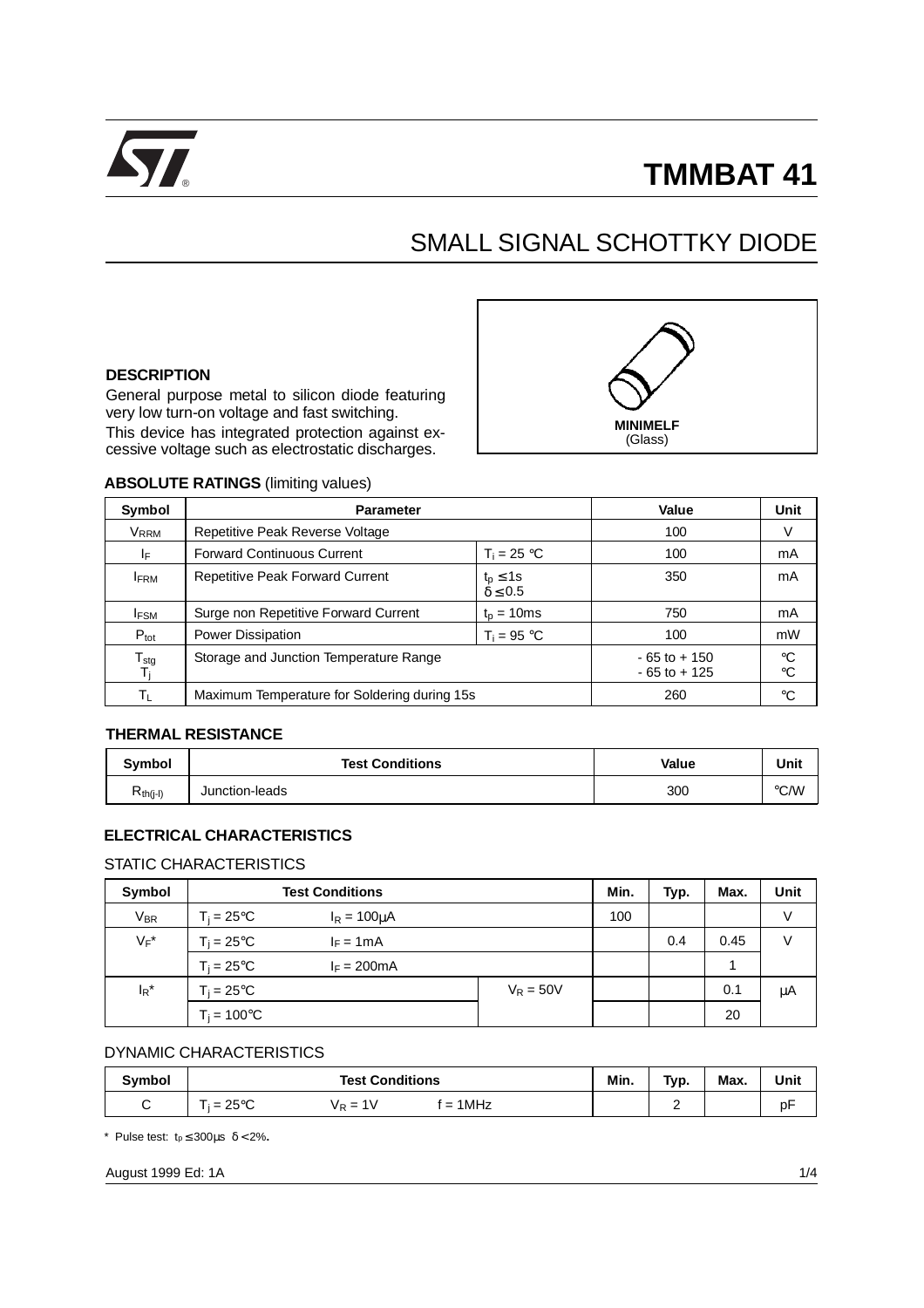

**Figure 1. Forward current versus forward voltage at different temperatures (typical values).**

**Figure 3. Reverse current versus junction temperature.**



**Figure 2. Forward current versus forward voltage (typical values).**



**Figure 4. Reverse current versus continuous reverse voltage (typical values).**



57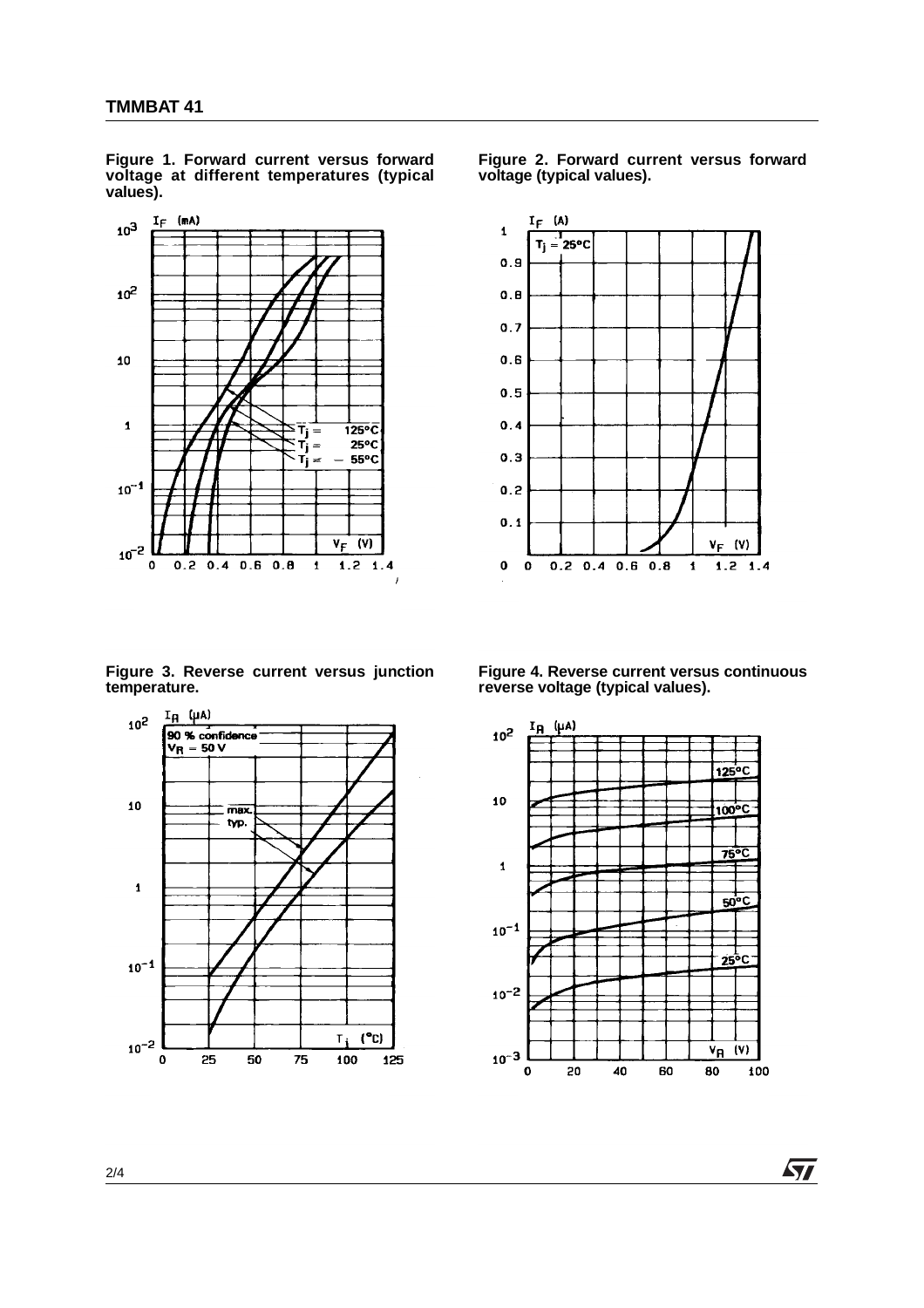

**Figure 5. Capacitance C versus reverse applied voltage V**R **(typical values).**